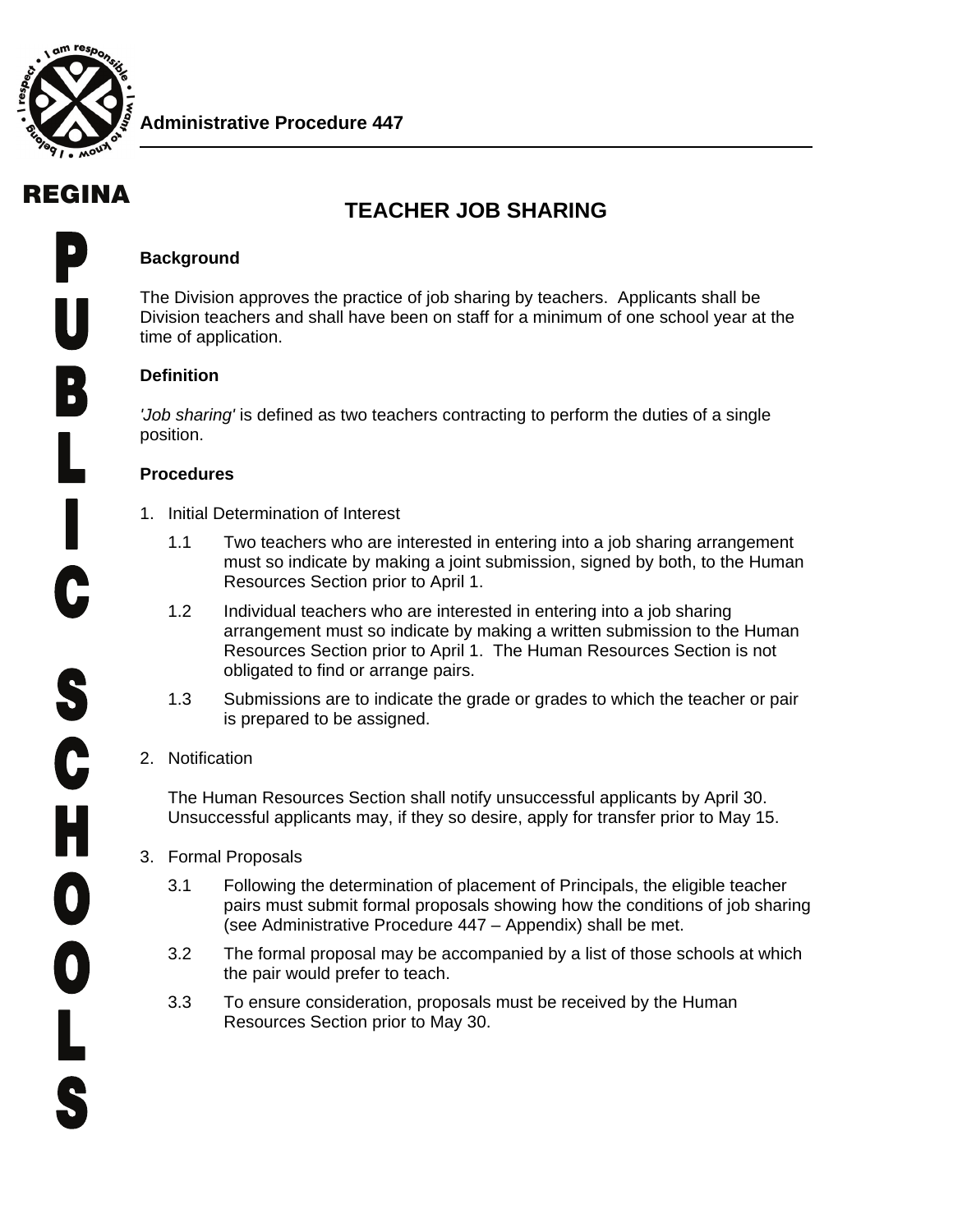- 4. Confirmation
	- 4.1 Confirmation of each job sharing situation shall be given when the staff assignment list for the coming year is published.
	- 4.2 Following the distribution of the staff list, a letter confirming a contract amendment (for a one year term) must be signed by each job sharing teacher and returned to the Human Resources Section (Form 425-1).
- 5. Term of Job Sharing Appointment
	- 5.1 Job sharing appointments are deemed to be for one school year.
	- 5.2 Teachers presently job sharing and wishing to continue are to notify the Human Resources Section in writing of their intentions by April 1.
	- 5.3 Teachers presently job sharing who do not re-apply for the following year shall be returned to a teaching assignment comparable to their assignment prior to job sharing.
	- 5.4 Temporary reductions to continuing contracts to facilitate job sharing shall be limited to five consecutive school years.
- 6. Job Sharing Schedule
	- 6.1 Normally, the job sharing schedule shall be such that both teachers are present in the school for half of each day. Exceptions may be approved by the appropriate Superintendent, Instruction and School Services, in consultation with the Principal.
	- 6.2 Any short-term deviation from the approved schedule must have the prior approval of the Principal.
- 7. Teacher Absence

A teacher in a job sharing situation who is to be absent shall notify the Principal. The Principal shall notify the Clerk of Substitutes if a substitute is required.

8. Substitute Teaching

Teachers who are job sharing may be employed to be substitute teachers for their respective job sharing partners. Job sharing teachers in those situations shall be paid at their established daily rates of pay.

Reference: Section 85, 87, 108, 109, 175, 231 *The Education Act, 1995*